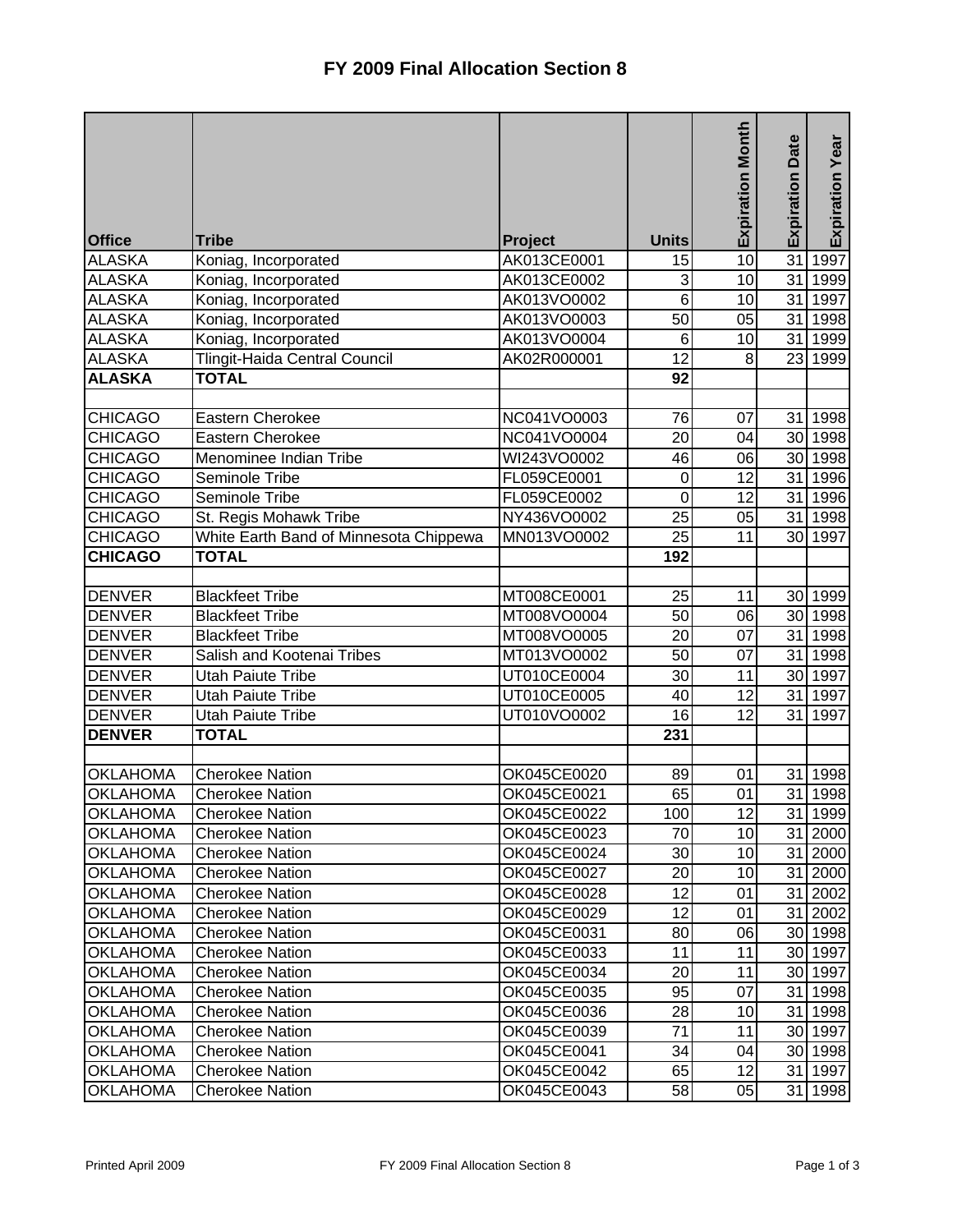|                 |                        |             |                           | <b>Expiration Month</b> | Date       | Expiration Year |
|-----------------|------------------------|-------------|---------------------------|-------------------------|------------|-----------------|
|                 |                        |             |                           |                         | Expiration |                 |
|                 |                        |             |                           |                         |            |                 |
| <b>Office</b>   | <b>Tribe</b>           | Project     | <b>Units</b>              |                         |            |                 |
| <b>OKLAHOMA</b> | <b>Cherokee Nation</b> | OK045CE0046 | 95                        | 08                      | 31         | 1998            |
| <b>OKLAHOMA</b> | <b>Cherokee Nation</b> | OK045CE0047 | 100                       | 08                      |            | 31 1998         |
| <b>OKLAHOMA</b> | <b>Cherokee Nation</b> | OK045VO0001 | 4                         | 06                      |            | 30 1999         |
| <b>OKLAHOMA</b> | <b>Cherokee Nation</b> | OK045VO0002 | 29                        | 12                      | 31         | 1997            |
| <b>OKLAHOMA</b> | <b>Cherokee Nation</b> | OK045VO0003 | 11                        | 12                      |            | 31 1997         |
| <b>OKLAHOMA</b> | <b>Cherokee Nation</b> | OK045VO0004 | 6                         | 08                      |            | 31 1998         |
| <b>OKLAHOMA</b> | <b>Cherokee Nation</b> | OK045VO0005 | 37                        | 03                      |            | 31 1998         |
| <b>OKLAHOMA</b> | <b>Cherokee Nation</b> | OK045VO0005 | 9                         | 08                      |            | 31 1998         |
| <b>OKLAHOMA</b> | <b>Cherokee Nation</b> | OK045VO0006 | 35                        | 09                      |            | 30 2000         |
| <b>OKLAHOMA</b> | <b>Cherokee Nation</b> | OK045VO0007 | 35                        | 08                      |            | 31 1998         |
| <b>OKLAHOMA</b> | <b>Cherokee Nation</b> | OK045VO0007 | 42                        | 09                      |            | 30 2000         |
| <b>OKLAHOMA</b> | <b>Cherokee Nation</b> | OK045VO0009 | 6                         | 11                      |            | 30 1997         |
| <b>OKLAHOMA</b> | <b>Cherokee Nation</b> | OK045VO0010 | 6                         | 11                      |            | 30 1997         |
| <b>OKLAHOMA</b> | <b>Cherokee Nation</b> | OK045VO0011 | 48                        | 06                      |            | 30 1998         |
| <b>OKLAHOMA</b> | <b>Cherokee Nation</b> | OK045VO0012 | 14                        | 10                      |            | 31 1998         |
| <b>OKLAHOMA</b> | <b>Cherokee Nation</b> | OK045VO0013 | 5                         | 10                      |            | 31 1998         |
| <b>OKLAHOMA</b> | <b>Cherokee Nation</b> | OK045VO0014 | 46                        | 12                      |            | 31 1999         |
| <b>OKLAHOMA</b> | <b>Cherokee Nation</b> | OK045VO0015 | 10                        | 12                      |            | 31 1999         |
| <b>OKLAHOMA</b> | <b>Cherokee Nation</b> | OK045VO0016 | 13                        | 12                      | 31         | 1999            |
| <b>OKLAHOMA</b> | <b>Cherokee Nation</b> | OK045VO0018 | 30                        | 08                      | 31         | 1998            |
| <b>OKLAHOMA</b> | <b>Cherokee Nation</b> | OK045VO0048 | 30                        | 10                      | 31         | 1998            |
| <b>OKLAHOMA</b> | Chickasaw              | OK047CE0021 | 12                        | 01                      | 31         | 2002            |
| <b>OKLAHOMA</b> | Chickasaw              | OK047CE0022 | 12                        | 01                      |            | 31 2002         |
| <b>OKLAHOMA</b> | Chickasaw              | OK047CE0023 | 21                        | 01                      |            | 31 2003         |
| <b>OKLAHOMA</b> | Chickasaw              | OK047CE0026 | 20                        | 12                      | 31         | 1997            |
| <b>OKLAHOMA</b> | Chickasaw              | OK047CE0031 | 5                         | 11                      |            | 30 1997         |
| <b>OKLAHOMA</b> | Chickasaw              | OK047CE0033 | 82                        | 10                      |            | 31 1997         |
| <b>OKLAHOMA</b> | Chickasaw              | OK047CE0034 | 48                        | 06                      |            | 30 1998         |
| <b>OKLAHOMA</b> | Chickasaw              | OK047CE0035 | 129                       | $\overline{\infty}$     |            | 31 1998         |
| <b>OKLAHOMA</b> | Chickasaw              | OK047CE0036 | 15                        | 08                      |            | 31 1998         |
| <b>OKLAHOMA</b> | Chickasaw              | OK047CE0037 | 40                        | 12                      |            | 31 1997         |
| <b>OKLAHOMA</b> | Chickasaw              | OK047CE0039 | 4                         | 08                      |            | 31 1998         |
| <b>OKLAHOMA</b> | Chickasaw              | OK047VO0008 | 7                         | 12                      |            | 31 1997         |
| <b>OKLAHOMA</b> | Chickasaw              | OK047VO0009 | 7                         | 12                      |            | 31 1997         |
| <b>OKLAHOMA</b> | Chickasaw              | OK047VO0010 | 6                         | 12                      |            | 31 1997         |
| <b>OKLAHOMA</b> | Chickasaw              | OK047VO0011 | 20                        | 02                      |            | 28 1998         |
| <b>OKLAHOMA</b> | Chickasaw              | OK047VO0012 | 5                         | 11                      |            | 30 1997         |
| <b>OKLAHOMA</b> | Chickasaw              | OK047VO0013 | 4                         | 11                      |            | 30 1997         |
| <b>OKLAHOMA</b> | Chickasaw              | OK047VO0014 | 4                         | 11                      |            | 30 1997         |
| <b>OKLAHOMA</b> | Chickasaw              | OK047VO0015 | $\ensuremath{\mathsf{3}}$ | 11                      |            | 30 1997         |
| <b>OKLAHOMA</b> | Chickasaw              | OK047VO0016 | 5                         | 11                      |            | 30 1997         |
| <b>OKLAHOMA</b> | Chickasaw              | OK047VO0017 | 63                        | 06                      |            | 30 1998         |
| <b>OKLAHOMA</b> | Chickasaw              | OK047VO0018 | 60                        | 06                      |            | 30 1998         |